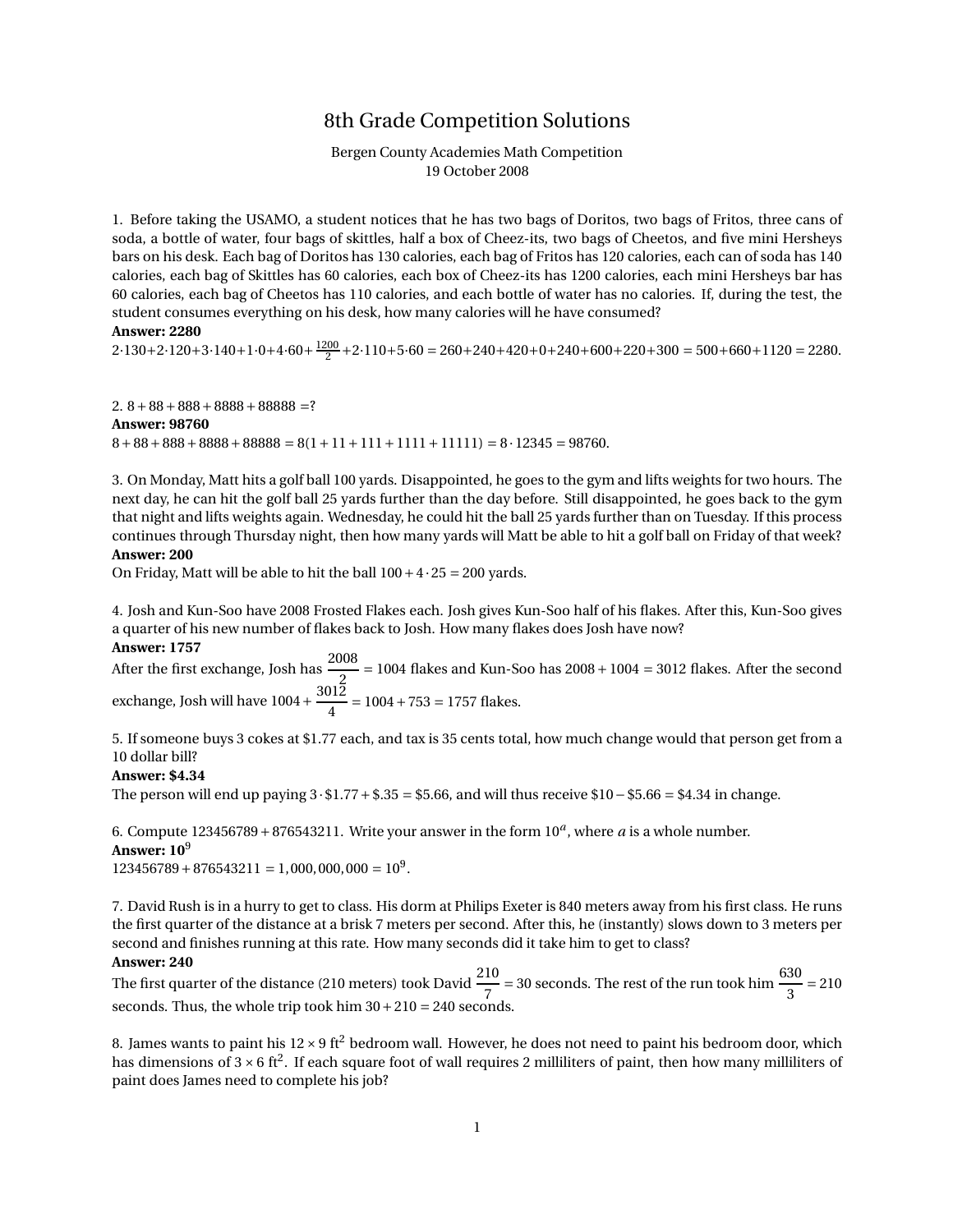#### **Answer: 180**

The area of wall that must be painted is  $12 \cdot 9 - 3 \cdot 6 = 108 - 18 = 90$  ft<sup>2</sup>. This will require  $90 \cdot 2 = 180$  milliliters of paint.

9. A square has perimeter 104. What is the area of the square?

#### **Answer: 676**

The side length of the square must be  $\frac{104}{4}$  = 26, and so the area of the square is 26<sup>2</sup> = 676.

10. Angel sees the time 52:11 on his digital clock. He then realizes this does not make sense because he is looking into a mirror. What time is it, assuming his clock is correct?

#### **Answer: 11:52**

The image on the left is reflected over line segment *AB*.



11. *n* minutes before the time in problem 10, the time in the mirror matched the time in real life. What is the smallest possible value of *n*?

#### **Answer: 41**

The last time the time in the mirror matched the time in real life was at 11:11, which was  $52 - 11 = 41$  minutes ago.

12. Find  $76648 \div 13$ . **Answer: 5896** By straight calculation,  $76648 \div 13 = 5896$ .

13. If  $a@b = \frac{a^2 - 2b^2}{a - b}$ *a* −*b* , compute 3@4−4@7. **Answer:**  $\frac{-13}{3}$ By definition, 3@4 – 4@7 =  $\frac{3^2 - 2 \cdot 4^2}{3 - 4}$  $\frac{3-4}{ }$  –  $4^2 - 2 \cdot 7^2$  $\frac{-2 \cdot 7^2}{4-7} = \frac{9-32}{-1}$  $\frac{-32}{-1} - \frac{16 - 98}{-3}$  $\frac{6-98}{-3} = 23 - \frac{82}{3}$  $\frac{32}{3} = \frac{69 - 82}{3}$  $\frac{-82}{3} = \frac{-13}{3}$  $\frac{1}{3}$ . 14. If  $T(x, y) = \frac{x^2}{y^x}$  $\frac{1}{y^x}$ , what is *T*(*T*(1,2), *T*(2, 1))? Answer:  $\frac{1}{8}$ By definition,  $T(T(1,2), T(2,1)) = T\left(\frac{1^2}{2^1}\right)$  $\frac{1^2}{2^1}, \frac{2^2}{1^2}$ 1 2  $= T\left(\frac{1}{2}\right)$  $\left(\frac{1}{2}, 4\right) =$  $(\frac{1}{2})^2$  $\frac{1}{2}$ 1  $\frac{1}{4\cdot 2}$ 1  $\frac{1}{8}$ .

15. Simplify  $\frac{7+i}{1-i}$  $\frac{7+i}{1-2i}$  given that  $i = \sqrt{-1}$ . **Answer: 1 + 3***ı* 7+ *ı*  $\frac{7+i}{1-2i} \cdot 1 = \frac{7+i}{1-2}$  $\frac{7+1}{1-2i} \cdot \frac{1+2i}{1+2i}$  $\frac{1+2i}{1+2i} = \frac{5+15i}{5}$  $\frac{1}{5}$  = 1+3*i* 

16. What is the probability of rolling an 11 with a pair of fair 6-sided dice? **Answer:**  $\frac{1}{18}$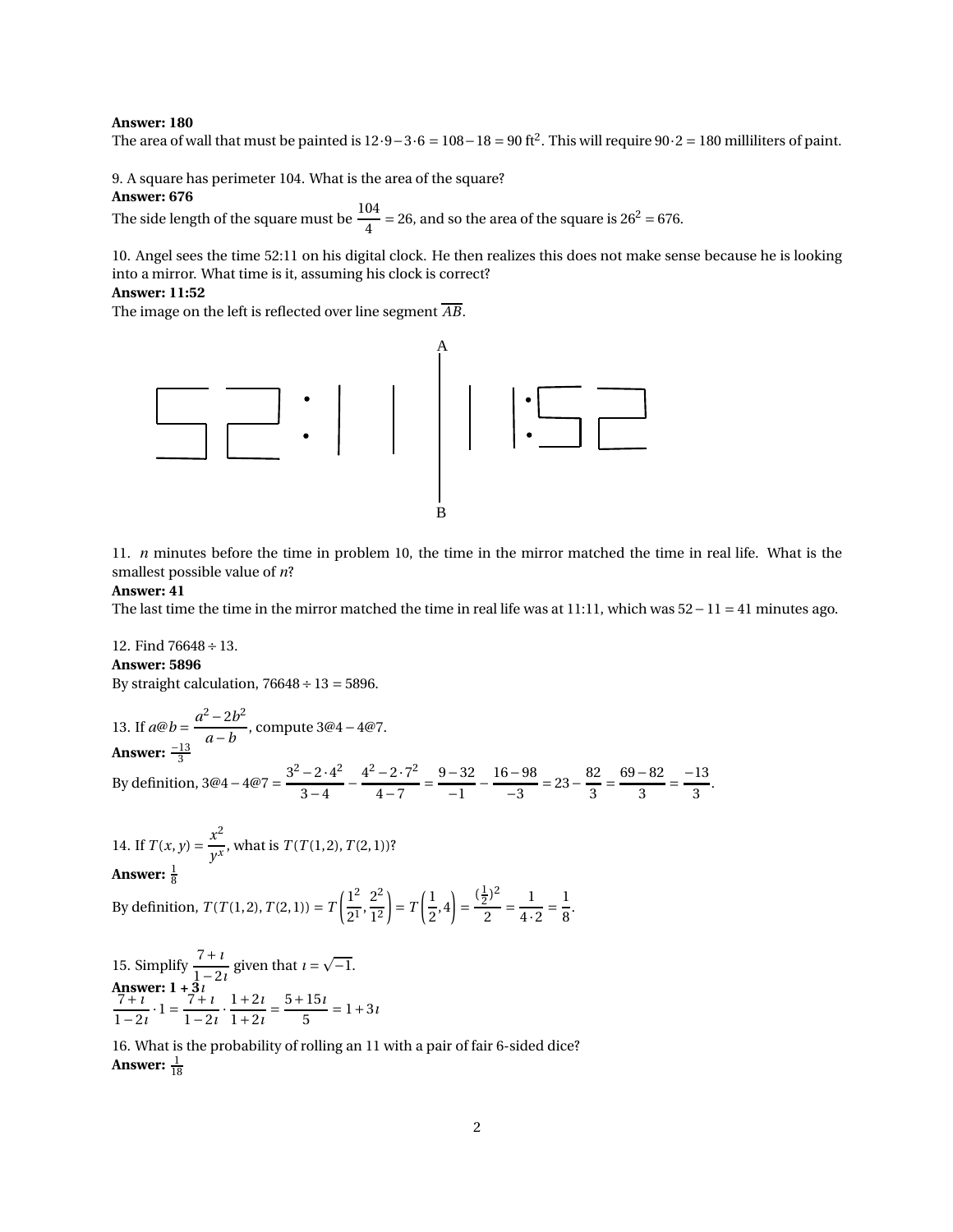We must roll a 5 and a 6 in any order. That has probability 2  $\cdot\frac{1}{6}$  $\overline{6}$ . 1  $\frac{1}{6}$ 1  $\frac{1}{18}$  of happening.

17. If  $\gamma = \frac{1}{2}$ , then evaluate  $\gamma + \gamma^2 + \gamma^3 + \gamma^4$ . **Answer:**  $\frac{15}{16}$ *γ* + *γ*<sup>2</sup> + *γ*<sup>3</sup> + *γ*<sup>4</sup> =  $\frac{1}{2}$  $\frac{1}{2}$  + 1  $\frac{1}{4}$  + 1  $\frac{1}{8}$  + 1  $\frac{1}{16} = \frac{8+4+2+1}{16}$  $\frac{16}{16}$  = 15  $\frac{1}{16}$ .

18. Jenny and Hyungie are playing a variant of baseball. Jenny has a  $\frac{4}{7}$  chance of winning an inning while Hyungie has a  $\frac{3}{7}$  of winning the inning. (There are no ties.) What is the probability that Hyungie will be winning after two innings?

# **Answer:**  $\frac{9}{49}$

In order to be winning after two innings, Hyungie must win both innings. The chances of this happening are 3 7 · 3  $\frac{1}{7}$ 9  $\frac{1}{49}$ .

19. If 96346791 beads are split among 12 people so that each person has the same whole number of beads, how many are left over?

#### **Answer: 3**

The sum of the digits of 96346791 is 45, so it is divisible by 3. If there were three less beads, the total number of beads would be divisible by 3 and also 4 (since it would end in a two- digit number that is divisible by 4), and there would be no beads left over. So, when 96346791 beads are split among 12 people, there will be 3 beads left over.

20. The circles centered at  $O_1$  and  $O_2$  both have radii of length 4. They intersect at *A* and *B*, and  $\angle AO_1B = \angle AO_2B$ 90<sup>*o*</sup>. The area of the intersection of both circles can be written in the form  $p\pi + q$ . Find  $p + q$ .

#### **Answer: –8**

Draw line  $\overline{AB}.$  The area of half the intersection is the difference between the area of a 90 $^o$  sector of a circle and the area of  $\triangle AO_2B$ . That difference is  $\frac{1}{4} \cdot 16\pi - \frac{1}{2} \cdot 4 \cdot 4 = 4\pi - 8$ , and the area of the entire intersection is 2(4 $\pi - 8$ ) =  $8\pi - 16$ . Then our answer is  $8-16 = -8$ .



21. How many 1s does Nikhil need to write if he writes all the page numbers for a book that has 416 pages and starts on page 1?

## **Answer: 189**

The digit 1 appears in the one's place  $\lfloor \frac{416}{10} \rfloor + 1 = 42$  times. It appears in the ten's place  $4 \cdot 10 + 7 = 47$  times. It appears in the hundred's place 100 times. Thus, Nikhil must write  $42 + 47 + 100 = 189$  1's.

22. Find the largest integer value of *a* for which the statement "6144 is divisible by 2*<sup>a</sup>* " is true.

## **Answer: 11**

 $6144 = 3 \cdot 2048 = 3 \cdot 2^{11}$ , so the largest value of *a* is 11.

23. Compute all real *x* such that  $x^6 - x^3 = 0$ . **Answer: 0 and 1**

 $x^6 - x^3 = 0 \Rightarrow x^3(x^3 - 1) = 0 \Rightarrow x^3(x - 1)(x^2 + x + 1) = 0$ . The first two factors contribute the solutions 0 and 1, respectively. The third factor contributes no real solutions because the discriminant in the quadratic formula,  $b^2 - 4ac = 1^2 - 4 \cdot 1 \cdot 1 = -3$ , is negative.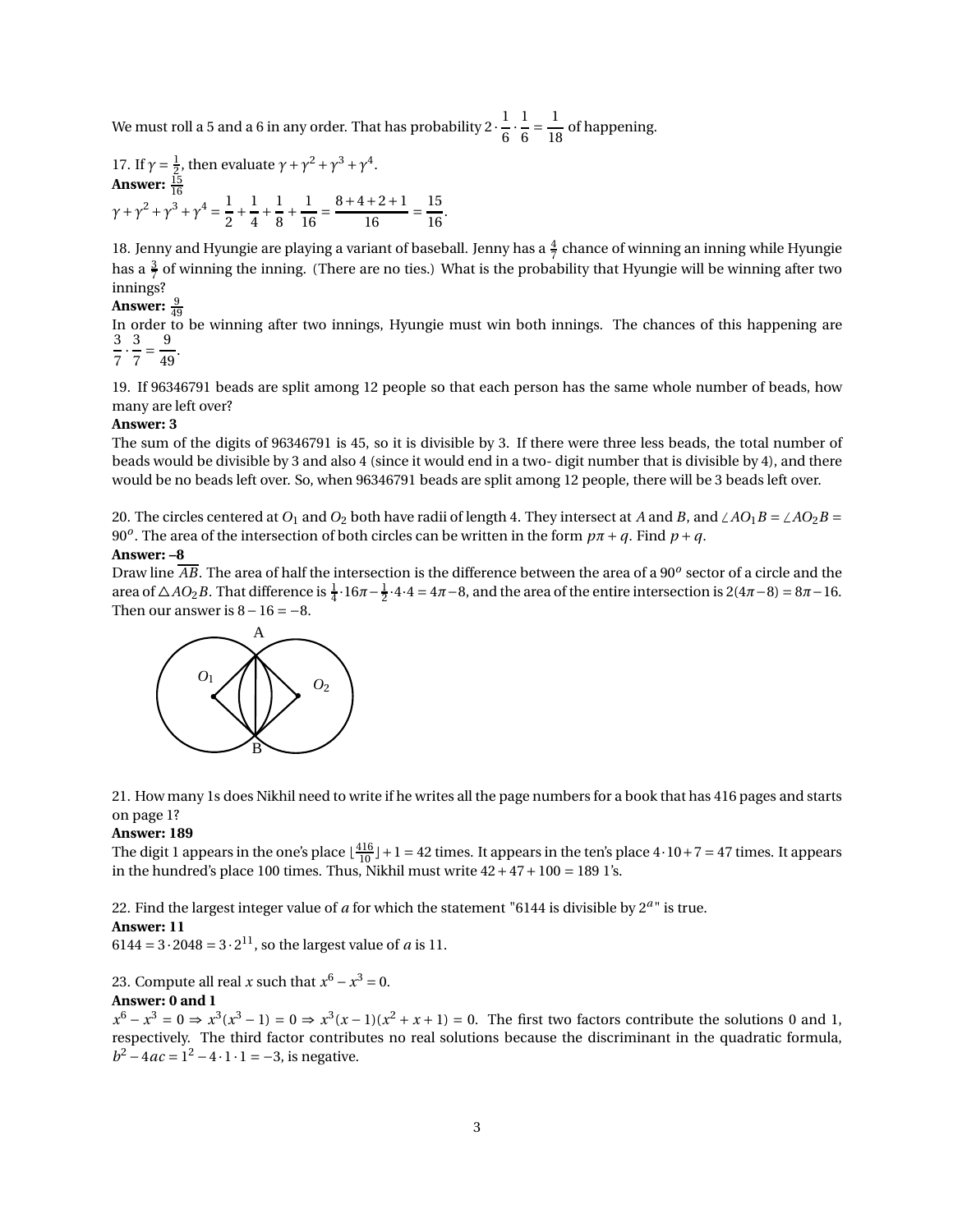24. Express  $\frac{b^3-1}{1}$  $\frac{1}{b-1}$  in base *b*. Write your answer without the subscript *b*. **Answer: 111**  $b^3 - 1$  $\frac{b-1}{b-1} = b^2 + b + 1$  which, when written in base *b*, is 111.

25. Nikhil is writing the page numbers in a book that has 186 pages. After a certain page number, Nikhil notices that he has written the same number of digits as he still has to write in order to finish numbering all 186 pages. What page number is this?

#### **Answer: 111**

The one-digit page numbers contribute 9 digits, the two-digit page numbers contribute  $2 \cdot 90 = 180$  digits, and the three-digit page numbers contribute  $3.87 = 261$  digits. When Nikhil is halfway done, he has written  $\frac{9+180+261}{2} =$ 450  $\frac{50}{2}$  = 225 page numbers. This means he has  $\frac{225}{3}$  $\frac{2}{3}$  = 75 three-digit page numbers left to write, which means that he has written 186−75 = 111 page numbers.

26. A construction company must pave every road in Aganon, a region shown below. There are five cities in Aganon. If every road must be traversed exactly once, then the construction company may start in only two cities, cities *a* and *b*. Find  $10a + b$ , given that  $a < b$ .

### **Answer: 34**

Define the *deg r ee* of a city to be the number of roads that have an endpoint at that city. For example, the degree of city 1 is 4. Now, if the construction company does not start or end in a certain city, then the company paves an even number of roads that go into that city because each time the company gets to that city, it comes in on one road and leaves on another road, thus visiting two roads each time it goes into that city. Thus, if all roads are to be paved, the cities with even degree cannot be the start- or end-points. The only cities with odd degree are cities 3 and 4, and our answer is  $10 \cdot 3 + 4 = 34$ .



27. Austin runs an animal hospital that takes care of cats, dogs, and birds. The cats here only have three legs and one tail each, the birds have one leg and two tails each, and the dogs have four legs each but no tail. Victoria, the hospital inspector, walks in one day and counts 15 heads, 42 legs, and 13 tails. How many cats were there? **Answer: 3**

Let *c* be the number of cats, *b* be the number of birds, and *d* be the number of dogs. Then  $3c + b + 4d = 42$ ,  $c + 2b = 13$ , and  $b + c + d = 15$ . Subtracting four times the last equation from the sum of the first two, we find  $(4c + 3b + 4d) - (4b + 4c + 4d) = 55 - 60 \Rightarrow -b = -5 \Rightarrow b = 5$ . Plugging this into the second equation, we find  $c = 13 - 2 \cdot 5 = 3$ , and we are done.

28. Scoring in a frisbee game requires a long pass, two medium passes, or four short passes. A team cannot combine different types of passes to score. If the probabilities of successfully completing these passes are 0.3, 0.6, and 0.8 respectively, which is the best strategy to score? Your answer should be exactly one of the words 'long,' 'short,' and 'medium.'

**Answer: short**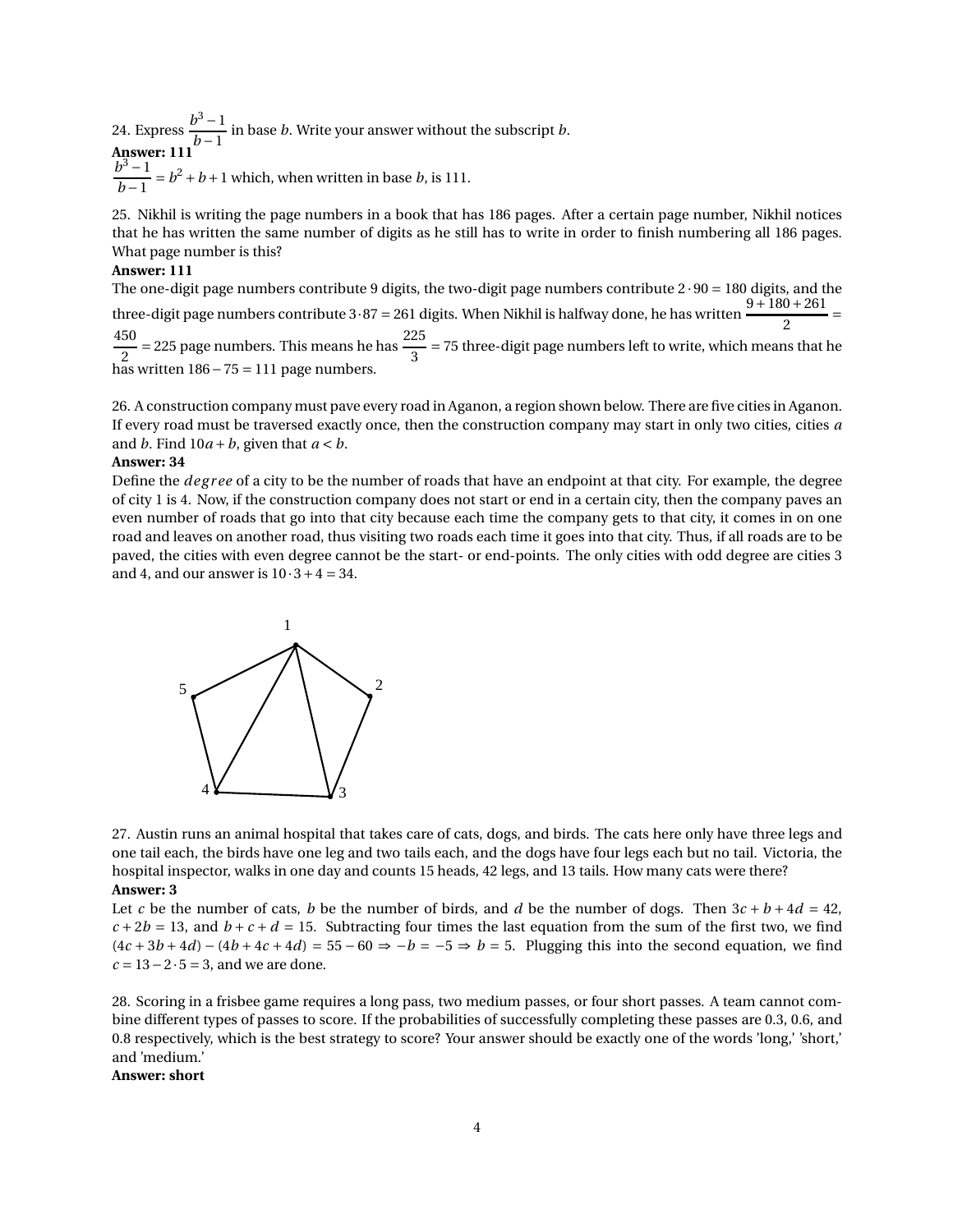The probability of a team scoring using a long pass is .3. The probability of a team scoring using medium passes is  $.6^2$  = .36. The probability of a team scoring using short passes is  $.8^4$  = .64<sup>2</sup> = .4096. The best passes to use are short ones.

29. What are the last two digits of  $7^{2008}$ ?

#### **Answer: 01**

Since  $7^4$  ends in the two digits 01, we have  $7^{2008} = (7^4)^{502} = (100a + 1)^{502}$  for some positive integer *a*. (In fact, *a* is equal to 24.) It is not hard to see that this number will end in the digits 01.

30. Two positive integers are relatively prime if they share no factors other than 1. *φ*(*n*) is the defined as the number of numbers less than or equal to *n* that are relatively prime to *n*. For example, *φ*(6) = 1. Find *φ*(120). **Answer: 32**

If  $n = p_1^{e_1} \cdot p_2^{e_2} \cdot \ldots \cdot p_k^{e_k}$ , where each of the  $p_i$  are prime numbers and each of the  $e_i$  are positive integers, then  $\phi(n)$  =  $n \cdot \left(1 - \frac{1}{n}\right)$ *p*1 ¶ ·  $\left(1-\frac{1}{n}\right)$ *p*2  $\Bigg) \cdot \ldots \cdot \Bigg( 1 - \frac{1}{n} \Bigg)$ *pk* . (Why?) Since 120 =  $2^3 \cdot 3 \cdot 5$ , we have  $\phi(120) = 120\left(\frac{1}{2}\right)$ 

2 3 5  $\frac{1}{15} = 8.4 = 32.$ Alternatively, since any number not divisible by 2, 3, or 5 is relatively prime to 120, one could arrive at the answer by (very carefully) counting these non-multiples of 2, 3, and 5.

 $\binom{2}{ }$ 

 $(4)$ 

 $= 120 \cdot \frac{4}{15}$ 

31. If you place a nickel on the table and surround the nickel with other nickels so that the inner nickel is touching every other nickel and the outer nickels are each touching the inner nickel and two other nickels, how many nickels are on the table?

## **Answer: 7**

Consider two tangent circles. We will find  $\angle CBD$ , and then we will know there are at most  $\frac{360}{\angle CBD}$  circles tangent to the center one. Consider  $\triangle ABC$ .  $\angle ACB = 90^{\circ}$ , and  $\overline{AB} = 2\overline{AC}$  since the circles are congruent. Thus,  $\triangle ABC$  is a 30-60-90 triangle with  $\angle ABC = 30^o$ . Then  $\angle CBD = 60^o$ , there are  $\frac{360}{60} = 6$  circles tangent to the center one, and there are 7 coins on the table.



32. Let *A* be the set of 3-digit positive palindromes and let *B* be the set of 4-digit numbers that are divisible by 3. If |*X*| is the number of elements in set *X*, then compute  $|B| - |A|$ .

## **Answer: 2910**

A 3-digit palindrome is determined by its first two digits. Since there are 9 choices for the first digit and 10 for the second, there are  $9 \cdot 10 = 90$  3-digit palindromes. Next, there are  $\frac{9999}{3}$  – 1002  $\frac{3}{3}$  + 1 = 3333 – 334 + 1 = 3000 4-digit numbers that are divisible by 3. Finally,  $|B| - |A| = 3000 - 90 = 2910$ .

33. How many distinct rearrangements of the letters in 'ippississim' are there?

## **Answer: 34650**

Although there are 11 letters, 4 of them are i's, 4 are s's and 2 are p's. Thus, there are  $\frac{11!}{11!}$  $\frac{11!}{4!4!2!} = \frac{11 \cdot 10 \cdot 9 \cdot 8 \cdot 7 \cdot 6 \cdot 5 \cdot 4 \cdot 3 \cdot 2 \cdot 1}{4 \cdot 3 \cdot 2 \cdot 1 \cdot 4 \cdot 3 \cdot 2 \cdot 1 \cdot 2 \cdot 1}$  $4.3.2.1.4.3.2.1.2.1$  $11 \cdot 5 \cdot 3 \cdot 7 \cdot 6 \cdot 5 = 55 \cdot 630 = 34650.$ 

34. Ben is making a five hour lecture to a class of 20 students,  $\frac{9}{10}$  of which are always paying attention. If the probability of a student who is not always paying attention being asleep at any time is  $\frac{1}{5}$ , then what is the expected number of minutes that the entire class will be awake? **Answer: 192**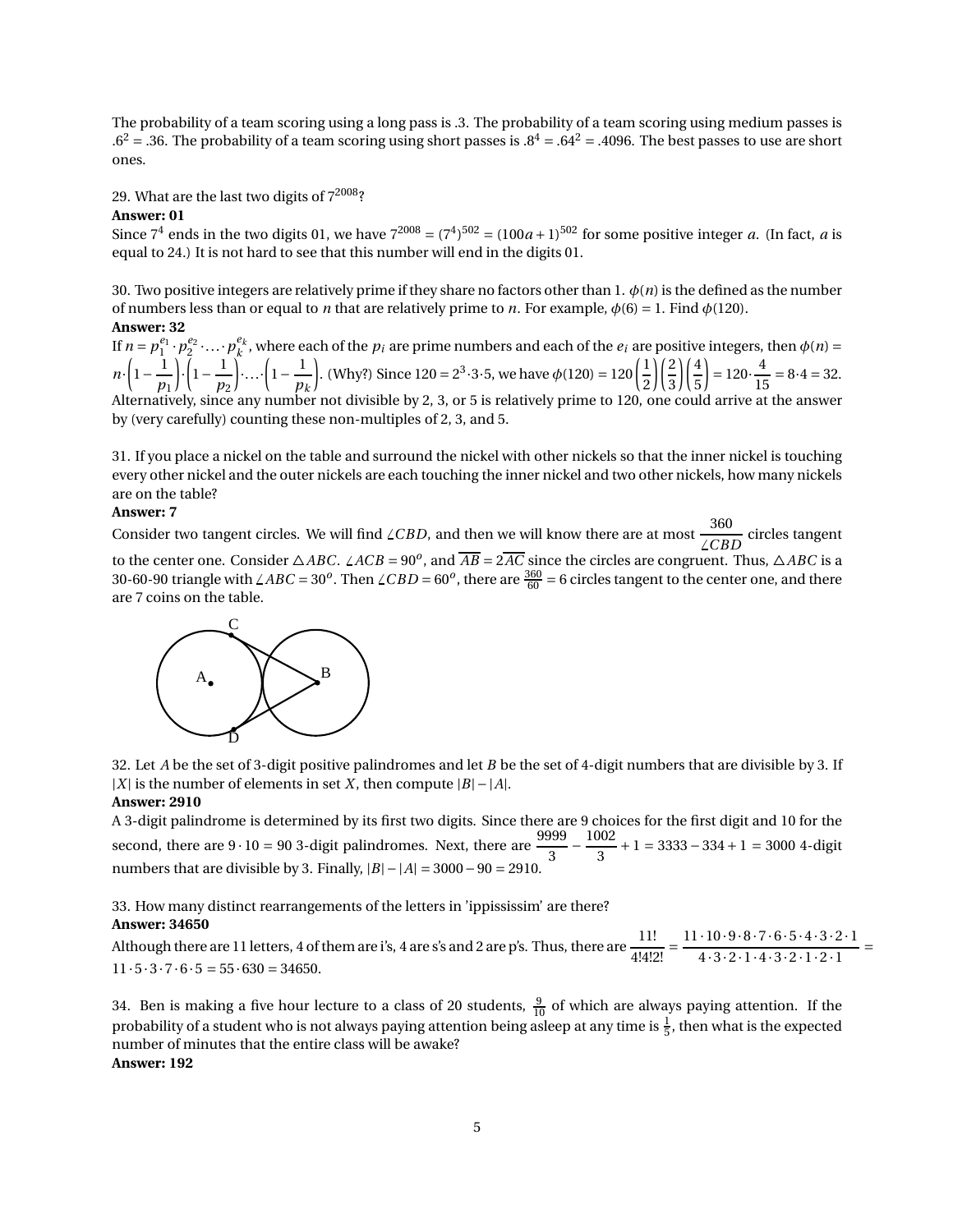At any point in time, the chances the whole class is awake are the same as the chances of the two students who might fall asleep being awake; these chances are  $\frac{4}{5}$ . 4  $\frac{1}{5}$  = 16  $\frac{25}{25}$ . Since the lecture lasts  $5 \cdot 60 = 300$  minutes, the expected amount of time that the entire class is awake is  $300 \cdot \frac{16}{25} = 12 \cdot 16 = 192$  minutes. 16

35. Evaluate  $2 + \frac{1}{2+1}$  $2+\frac{1}{2+\frac{1}{2+}}$ 

**Answer:**  $1 + \sqrt{2}$ 

Let  $x = 2 + \frac{1}{2+1}$  $2+\frac{1}{2+\frac{1}{2}}$  $2+\frac{1}{2+\frac{1}{2+\frac{1}{2+\frac{1}{2+\frac{1}{2+\frac{1}{2+\frac{1}{2+\frac{1}{2+\frac{1}{2+\frac{1}{2+\frac{1}{2+\frac{1}{2+\frac{1}{2+\frac{1}{2+\frac{1}{2+\frac{1}{2+\frac{1}{2+\frac{1}{2+\frac{1}{2+\frac{1}{2+\frac{1}{2+\frac{1}{2+\frac{1}{2+\frac{1}{2+\frac{1}{2+\frac{1}{2+\frac{1}{2+\frac{1}{2+\frac{1}{2+\frac{1}{2+\frac{1}{2+\frac{1}{2+\frac{1}{2+\frac{1}{2+\frac{1}{2+\frac{1}{2+\frac{$ . Then  $\frac{1}{\sqrt{1}}$  $\frac{1}{x-2} = x \Rightarrow 1 = x^2 - 2x \Rightarrow x^2 - 2x - 1 = 0$ . By the quadratic formula, the solutions to this  $\sqrt{4-4-1.1}$   $2+2\sqrt{2}$ 

equation are  $\frac{2\pm\sqrt{4-4\cdot-1\cdot1}}{2}$  $\frac{-4-1\cdot 1}{2} = \frac{2\pm 2\sqrt{2}}{2}$  $\frac{2\sqrt{2}}{2}$  = 1 ±  $\sqrt{2}$ . Clearly, *x* > 0, and our answer is 1 +  $\sqrt{2}$ .

36. By definition,  $|a + bi| = \sqrt{a^2 + b^2}$ , and  $i = \sqrt{-1}$ . Find 5+12*ı* 3−4*ı* ¯ ¯ ¯ ¯ .

**Answer:**  $\frac{13}{5}$ 

 $\begin{bmatrix} \frac{1}{2} & \frac{1}{2} \\ \frac{1}{2} & \frac{1}{2} \\ \frac{1}{2} & \frac{1}{2} \end{bmatrix}$ 5+12*ı* 3−4*ı*  $\Big\} =$ |5+12*ı*|  $|3-4i|$ <sup>=</sup>  $\sqrt{5^2 + 12^2}$  $\sqrt{3^2 + (-4)^2}$  $\sqrt{169}$  $\overline{\sqrt{25}}$  = 13  $\frac{1}{5}$ .

.

37. The area of an isosceles triangle with base length 4 is 30. Find the perimeter of the triangle.

## **Answer: 4 + 2** $\sqrt{229}$

The height *h* to the vertex of the triangle satisfies  $\frac{1}{2} \cdot 4 \cdot h = 30 \Rightarrow 2h = 30 \Rightarrow h = 15$ . Then the length of a leg is  $\sqrt{15^2 + 2^2} = \sqrt{225 + 4} = \sqrt{229}$ . Since 229 is prime, this radical is fully simplified, and the perimeter of the triangle is  $4+2\sqrt{229}$ .

38. A sphere inside a cylinder is tangent to both of the cylinder's bases and touches the rounded part. If the area of the cylinder is 96, compute the area of the sphere.

### **Answer: 64**

Let the radius of the sphere be *r*. Then the volume of the sphere is  $\frac{4}{3}\pi r^3$ , and the volume of the cylinder is  $(\pi r^2) \cdot 2r = 2\pi r^3$ . The ratio of these volumes is  $\frac{4}{3}πr^3$  $\sqrt{2\pi r^3}$ 4  $\overline{3\cdot 2}$  = 2  $\frac{2}{3}$ . Thus, the volume of the sphere is  $\frac{2}{3} \cdot 96 = 64$ .

39. Evaluate  $log_2(log_4 16)$ .

#### **Answer: 1**

 $log_2(log_4 16) = log_2(2) = 1.$ 

40. Your mom is mixing batter for cookies one day. She puts in 100 milliliters of flour and .9 liters of water and starts stirring. However, .2 liters of the evenly-mixed mixture spills out. She accidentally replaces the lost batter with .1 liters of hydrochloric acid and keeps stirring. After the hydrochloric acid is evenly distributed, she pours 300 milliliters of the final mixture into a cup. How many milliliters of water are in the cup?

## **Answer: 240**

The original mixture has 900 milliliters (henceforth abbreviated as mL) of water and 100 mL of flour. After some of the batter spills, there are  $900 \cdot .8 = 720$  mL of water and 80 milliliters of flour left. Then 100 mL of acid are added, making the total volume of the mixture 900 mL. Finally, a third of the mixture is poured into a cup. This portion of the mixture includes  $720 \div 3 = 240$  mL of water.

41. Find cos30*<sup>o</sup>* tan30*<sup>o</sup>* . Answer:  $\frac{1}{2}$ 

 $\cos 30^o \tan 30^o = \cos 30^o \frac{\sin 30^o}{\cos 30^o}$  $\frac{\sin 30^o}{\cos 30^o} = \sin 30^o = \frac{1}{2}$  $\frac{1}{2}$ . This last step can be seen using right triangle trigonometry on a 30-60-90 triangle.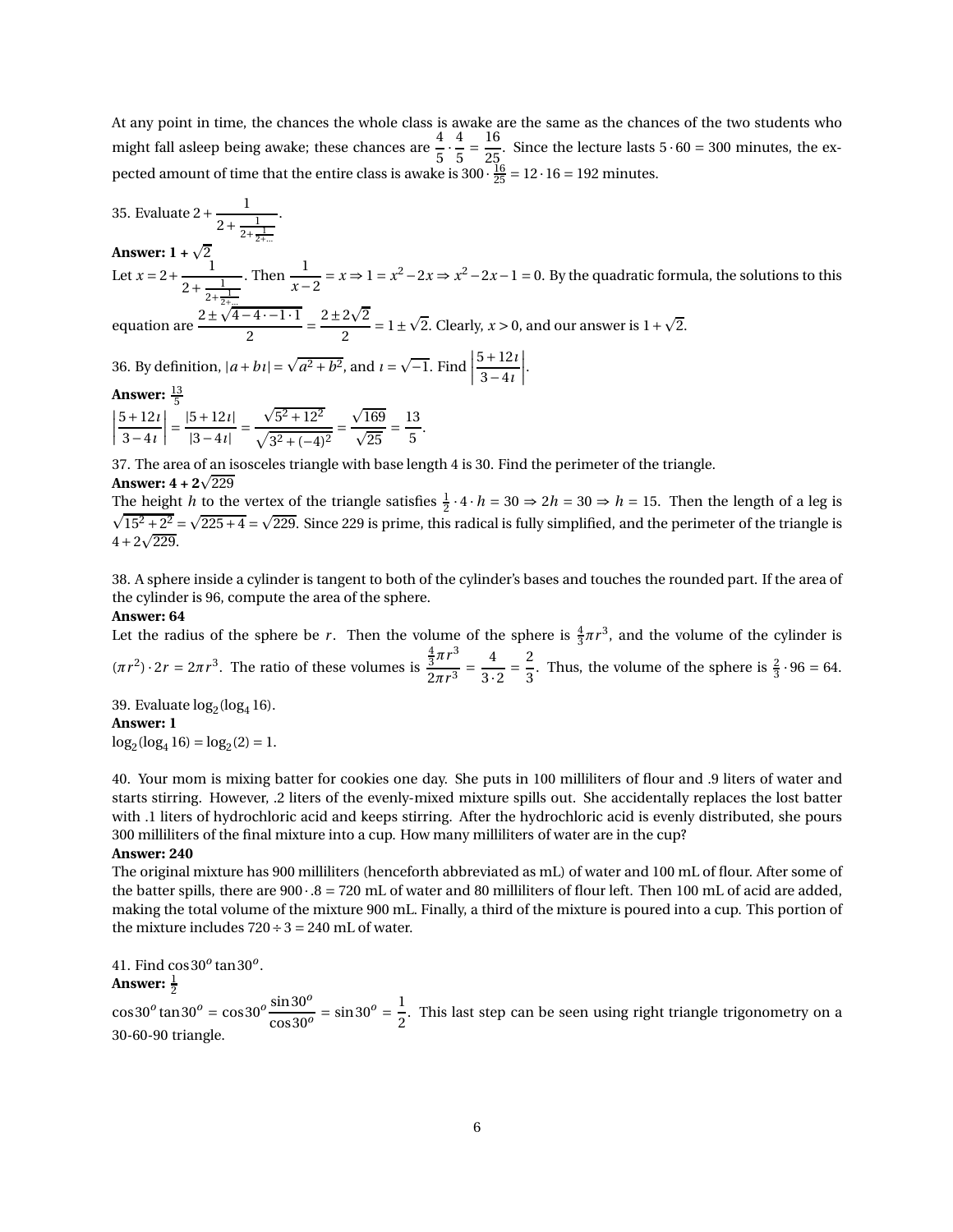42. Compute  $\frac{1}{\sqrt{2}}$  $\sqrt{2}+\sqrt{1}$ <sup>+</sup> 1  $\sqrt{3}+\sqrt{2}$ <sup>+</sup> 1  $\frac{1}{\sqrt{4}+\sqrt{3}}+...+\frac{1}{\sqrt{99}+}$  $\sqrt{99} + \sqrt{98}$ <sup>+</sup> 1  $\sqrt{100} + \sqrt{99}$ . **Answer: 9** 1  $\frac{1}{\sqrt{m} + \sqrt{n}} \cdot 1 = \frac{1}{\sqrt{m} + \sqrt{n}}$  $\sqrt{m} + \sqrt{n}$  $\sqrt{m} - \sqrt{n}$  $\sqrt{m} - \sqrt{n}$  $\sqrt{m} - \sqrt{n}$ *m* −*n* . Therefore, the given expression is equal to  $(\sqrt{2}-\sqrt{1})+(\sqrt{3}-\sqrt{2})+$  $\dots + ($  $\sqrt{\frac{100}{100}} - \sqrt{99} = \sqrt{\frac{100}{100}} - \sqrt{\frac{100}{100}}$ 100− 99) = 100−  $1 = 10 - 1 = 9.$ 

43. A and B are digits. Find the sum of all two-digit numbers AB (not the product AB but rather the two-digit number 10A + B) such that 836A7B is divisible by 44.

#### **Answer: 68**

In order for 836A7B to be divisible by 4, B must be either 2 or 6. If B is 2, then the sum of the odd-placed digits is 3  $+ A + 2 = 5 + A$ , and the sum of the even-placed digits is  $8 + 6 + 7 = 21$ . We must have  $21 - (5 + A) = 16 - A$  divisible by 11, so A must be 5. Similarly, if B is 6, then we must have  $21 - (9 + A) = 12 - A$  divisible by 11, so A must be 1. Finally, the sum asked for is  $52 + 16 = 68$ .

44. Express 31 in base 2. **Answer: 11111**  $31 = 16 + 8 + 4 + 2 + 1 = 1 \cdot 2^4 + 1 \cdot 2^3 + 1 \cdot 2^2 + 1 \cdot 2^1 + 1 \cdot 2^0 = 11111_2.$ 

45. In the diagram,  $\angle BAD = \angle DAC$  and  $\angle AFE = \angle ABC$ . Given that  $\overline{AF} = 5$ ,  $\overline{AE} = 10$ ,  $\overline{FG} = 3$ , and  $\overline{EC} = 20$ , compute *BC*.

#### **Answer: 27**

First,  $\overline{FE}/\overline{BC}$ . Thus,  $\triangle AFE$  is similar to  $\triangle ABC$ . By the given lengths, we know the ratio must be 10:30 or 1:3. By the Angle Bisector Theorem, *AF FG* 5  $\frac{1}{10}$ 3  $\frac{1}{\sqrt{GE}} \Rightarrow$  *GE* = 6. Then *FE* = 6 + 3 = 9 and *BC* = 3 · *FE* = 3 · 9 = 27.



#### **Answer: 448**

By straight calculation, it is equal to  $0.1+1.7+2.21+3.35+4.35+5.21+6.7+7.1 = 0+7+42+105+140+105+42+7 =$  $49 + 350 + 49 = 448$ . In general,  $\sum_{n=1}^{n}$ *k*=0 *k* Ã *n k* !  $=\sum_{n=1}^{n}$ *k*=0  $k \frac{n!}{\sqrt{2n+1}}$  $\frac{n!}{k!(n-k)!} = \sum_{k=0}^{n}$ *k*=0 *n*!  $\frac{n!}{(k-1)!(n-k)!} = n \sum_{k=1}^{n}$ *k*=1  $\left(n-1\right)$ *k* −1 !  $= n \sum_{n=1}^{n-1}$ *k*=0  $\left(n-1\right)$ *k* ! =  $n \cdot 2^{n-1}$ .

7 ! .

47. Find all ordered pairs  $(p, q)$  of prime numbers with  $p > q$  such that  $p^2 - q^2$  is a prime number. **Answer: (3,2)**